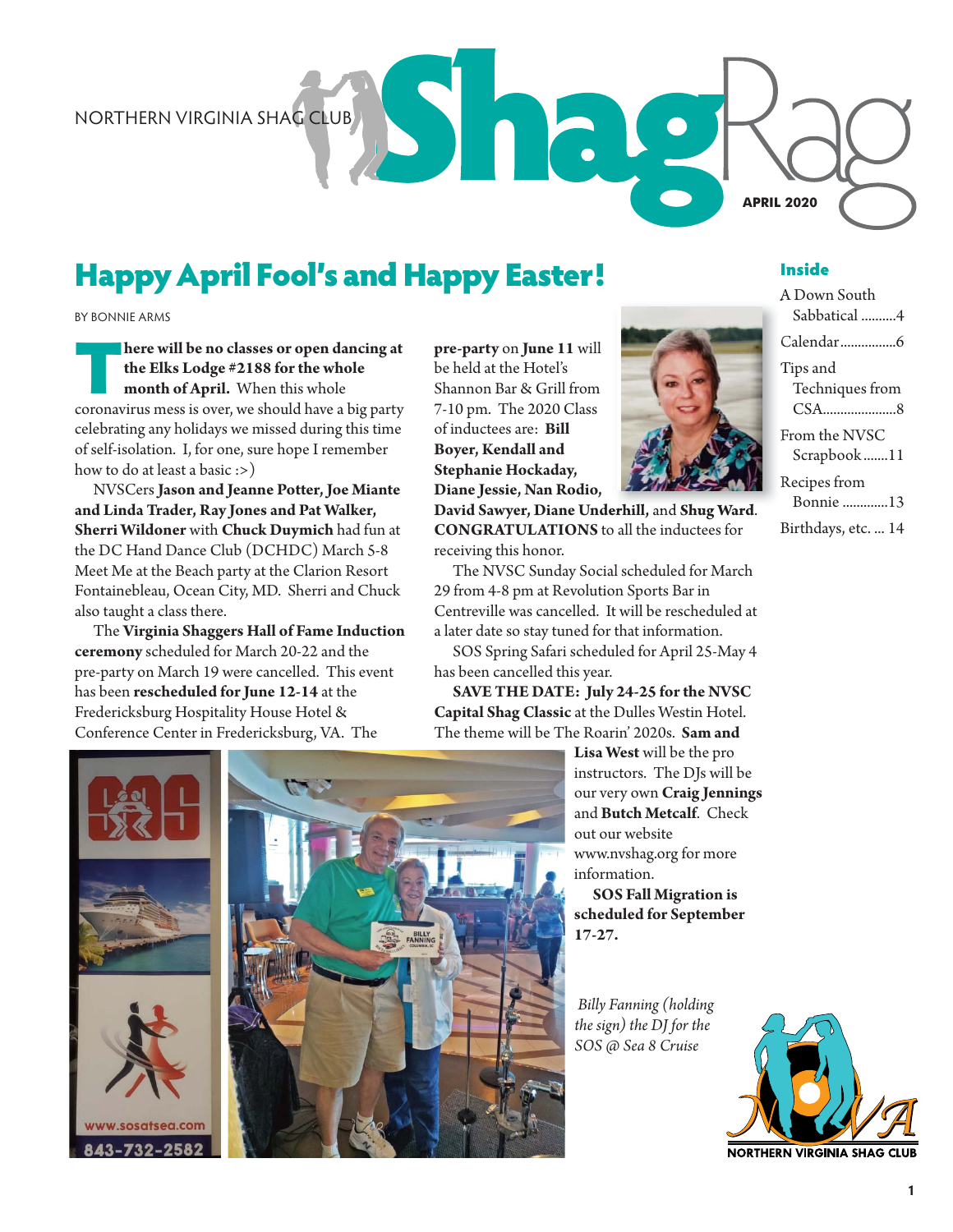A Proud **Member Of The:** 



### About Our Organization…

Northern Virginia Shag Club (NVSC) was organized to preserve the Carolina Shag dance and its accompanying Beach music. NVSC dances the Carolina Shag every Wednesday night at:

#### **Elks Lodge, 8421 Arlington Blvd, Fairfax, VA**

Come join us — learn the Carolina Shag! Free beginner lessons begin at 7:30 pm. A Buffet dinner is available for purchase. Social dancing is from 6:30 to 10:00 pm. Cover charge: Members \$10, Guests \$11.

#### COME JOIN US!

### Contact us:

**General Inquiries:**  *shaglist@nvshag.org* 

**Membership:**  *membership@nvshag.org* 

**Webmaster**: *webmaster@nvshag.org*

**Hello Shagger:** *helloshagger@nvshag.org*

#### 2020 Board Members

| President         | Bonnie Arms      | 703-819-9654 | bjrwa@verizon.net            |  |
|-------------------|------------------|--------------|------------------------------|--|
| Vice President    | Sherri Wildoner  | 760-212-0981 | smwildoner@yahoo.com         |  |
| Secretary         | Linda Barna      | 703-455-1090 | secretary@nvshag.org         |  |
| <b>Treasurer</b>  | Mark Hendrickson | 703-691-3053 | mark hendrickson@verizon.net |  |
| Director at Large | Pamela Alfano    | 703-216-0038 | pamela.alfano@aol.com        |  |
| Director at Large | John Dent        | 571-213-8107 | jfdent3@gmail.com            |  |
| Director at Large | Barbara Ebersole | 703-321-8211 | ebersole 2@yahoo.com         |  |
| Director at Large | Jack Jones       | 703-801-3555 | jackejones@verizon.net       |  |
| Director at Large | Sue Young        | 703-573-6870 | susan.young19@yahoo.com      |  |
|                   |                  |              |                              |  |

### 2020 Committees/Chairs

| Audit*               | Fern Seigler       |                           |
|----------------------|--------------------|---------------------------|
| Capital Shag Classic | Sue Young          | susan.young19@yahoo.com   |
| Capital Shag Classic | <b>Bonnie Arms</b> | bjrwa@verizon.net         |
| Shag-A-Thon*         | Sherri Wildoner    | smwildoner@yahoo.com      |
| Dance*               | Pamela Alfano      | pamela.alfano@aol.com     |
| Hello Shaggers       | Kathy Kropat       | helloshagger@nvshag.org   |
| Historian            | Sherri Wildoner    | smwildoner@yahoo.com      |
| Membership*          | <b>Bonnie Arms</b> | bjrwa@verizon.net         |
| $Musc^*$             | Fran Mong          | franmong@aol.com          |
| Newsletter Editor    | Adele Robey        | arobey@fusemail.com       |
| Newsletter Publisher | Adele Robey        | arobey@fusemail.com       |
| Photographer         | Jack Jones         | jackejones@verizon.net    |
| Public Relations*    | Jeanne Potter      | jeanne.potter@outlook.com |
| Social/Hospitality*  | Jeanne Potter      | jeanne.potter@outlook.com |
| Sunshine             | Maryann Lesnick    | mlesnick@mlesnick.com     |
| Webmaster            | Loren Kropat       | webmaster@nvshag.org      |

Through the National FastDance Association, our Club activities are licensed by:







\*Denotes Standing Committee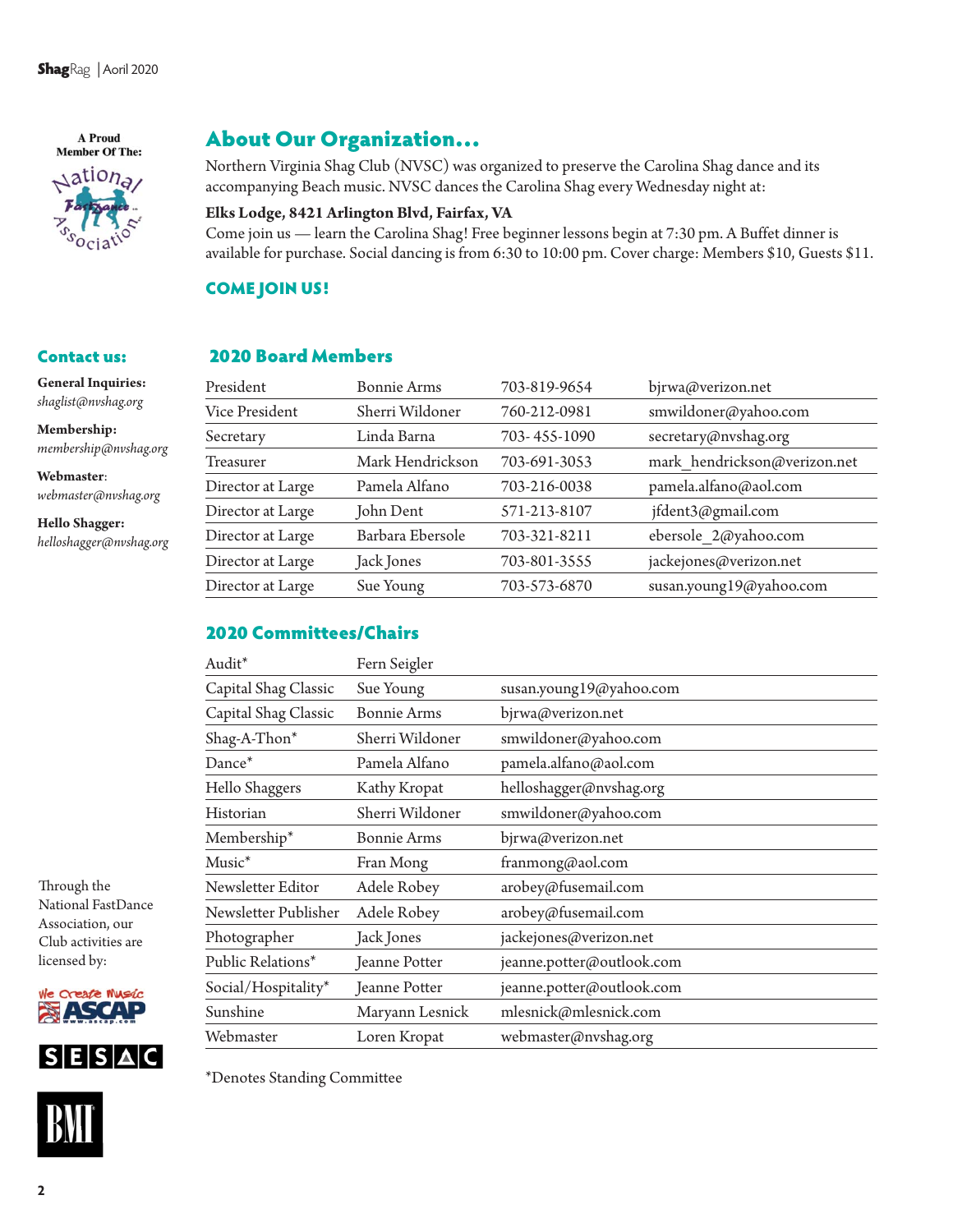# When and Where to Shag

#### Every Wednesday, 6:30-10:00 pm at the Elks Lodge

 8421 Arlington Blvd., Fairfax, VA (on Route 50 near Prosperity Avenue). Cover charge: Nonmembers \$11.00, members \$10.00; free lessons at 7:30 pm, no partners needed. Buffet dinner available, 6:45 - 8:00pm. Check the nvshag.org website for weekly menus.





#### No Dancing in April at Mixing Bowl (formerly JW & Friends)

6531 Backlick Road, Springfield, VA. 5:00-8:00 pm, no cover charge. To receive notice of scheduled events, email Crystal Ashton at crystal0657@yahoo.com.



### DJ Schedule

*Please check the website for updates to the DJ schedule* 

#### Dance Lesson Schedule at the Elks on Wednesdays

|       | <b>Beginner Level Shag Steps</b> | <b>Intermediate Level Shag Steps</b> |
|-------|----------------------------------|--------------------------------------|
| April | No Dancing                       | April<br>1 No Dancing                |
| April | 8 No Dancing                     | April<br>8 No Dancing                |
| April | 15 No Dancing                    | April<br>15 No Dancing               |
| April | 22 No Dancing                    | 22 No Dancing<br>April               |
| April | 29 No Dancing                    | April 29 No Dancing                  |

See more places to dance with other ACSC Virginia Shag Clubs, listed on page 14.

Beginner lessons are FREE to non-members, but membership is required for the Intermediate class. Membership is \$25/year. Lessons begin at 7:30 pm. Social dancing before and after lessons to 10:00 pm. Please remember to ask Red Dot beginner dancers to dance.

#### It takes lots of practice to become a better dancer!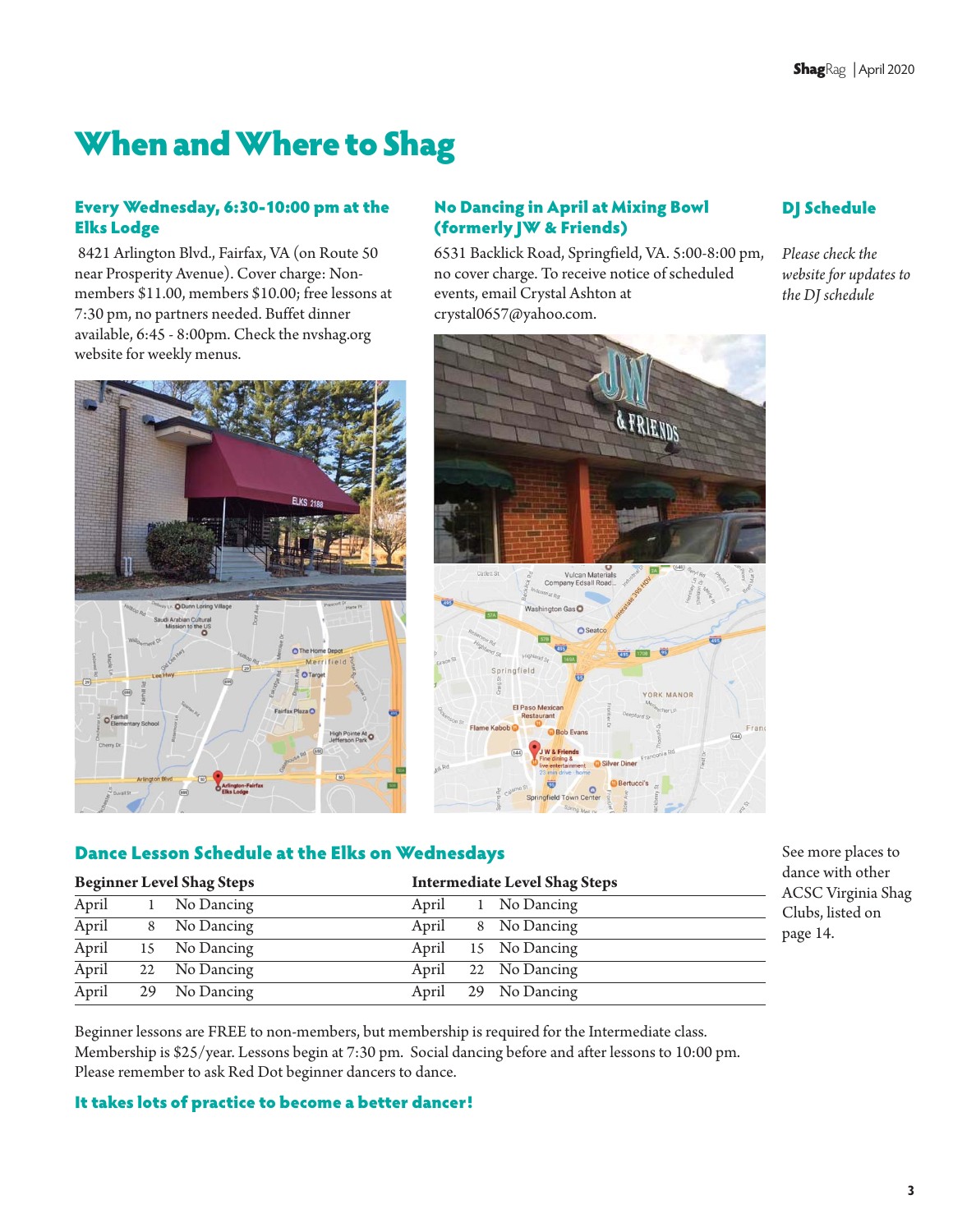# Stranger in a strange land…

BY ADELE ROBEY

*Note: This was written before the major shutdowns and rampant spread of COVID-19. Now we sit and wait. North Myrtle Beach is pretty much a ghost town. A few hardy souls are here (plus of course the year round residents) and spring break coughed up a few ill behaved college kids. It's pretty isolating but we can walk on the beach and these days everyone says hello…so starved for human interaction! But they keep their distance…*

s many of you know I am on a brief<br>work break, spending the time in Sc<br>Carolina attempting a destress rebo<br>and then there was COVID-19. Which just a work break, spending the time in South Carolina attempting a destress reboot… and then there was COVID-19. Which just goes to prove that you don't dare take anything in life for granted. Or for that matter, just don't make any plans. Do the yoga thing… be in the moment.

I was actually worried about spending this much time here; it's a time that is not full of vacationers and a time where lots of things are closed or limited, and mostly because life is a lot slower than I am used to. Oh, and the politics are…a little different from mine. That last part usually just means keeping my mouth shut.

But it's fun using some of the time to do a little sociological exploration. It's little bit south vs north (or anywhere else, the south is the SOUTH). First of all, I am right. It is slower but that manifests itself in some kind of wonderful and subtle ways. For example, I am used to DC traffic and my own now uncontrollable road rage. I am used to people honking, running red lights, screaming at me (and screaming back) and every traffic nightmare there is. Here? In six weeks two folks have honked at me. TWO! And one shouldn't have but that's another story. Within a couple of weeks of being here I stopped having an anxiety attack just getting in the car. And there's a fair amount of driving since you can't walk anywhere to do any of life's transactions. You can walk to walk, which is great, but it doesn't bring in the groceries. And for the most part folks are going the speed limit. Who does that?

And encounters are slower because people talk. There's no simple "hello" and move on. There's a ritual of "How you doin' darlin'?" Which takes off from there to check on parents, children, pets and the weather. And in my limited experience folks are rarely rude. I've actually never had an encounter with a rude

person here. When I think I'm building up to a zingy retort about something, I never get to use it. Nice. People are just nice. Maybe they're not nice at home, or they beat their children, but in daily goings on they are *nice*. And I think that's trained into them. Because darned if they don't also hold the door for you. They'll actually turn around if they spot you and hold that gol' darned door!

The gym is very interesting. Since I was going to be here for a while, I joined the wonderful local recreation center for the bargain price of \$60/month. Full use of the gym, pool, fitness classes…all of it. I started with the yoga (it's a large senior population so most of that is gentle, very gentle, yoga). I graduated to the gym and the treadmills and strength machines of all sorts. It's a real social gathering spot: everyone knows everyone else. And the ladies (a term I generally stay away from but here it suits) are often dressed to the nines. Twinsets and pearls over yoga pants for walking on the treadmill are not uncommon. But I get a real kick out of the men (not the young guys in their college attire, the seasoned gentlemen). Those guys show up to ride the recumbent bikes in flannel shirts and jeans. No fancy Under Armor for them! And fastidious. Even before this blasted pandemic, they disinfected like mad. Everyone walks around with their little disposable rag soaked with sanitizer and you'd better wipe after you use! Or before and after is even better.

Then there's COVID 19. There's a remarkable *ho freakin' hum* attitude about it. The idea that it's political and dreamed up by (liberal) politicians is still very real. Or just basically they just don't believe it. Or it's overblown and people are overthinking and over reacting. Or they are just unaware: the young woman who runs the register at the local Circle K where I go daily to buy newspapers spotted the headline on the *NY Times* and asked if that was that "thing" they're all talking about. Yep, I told her. Couldn't think of anything else to say.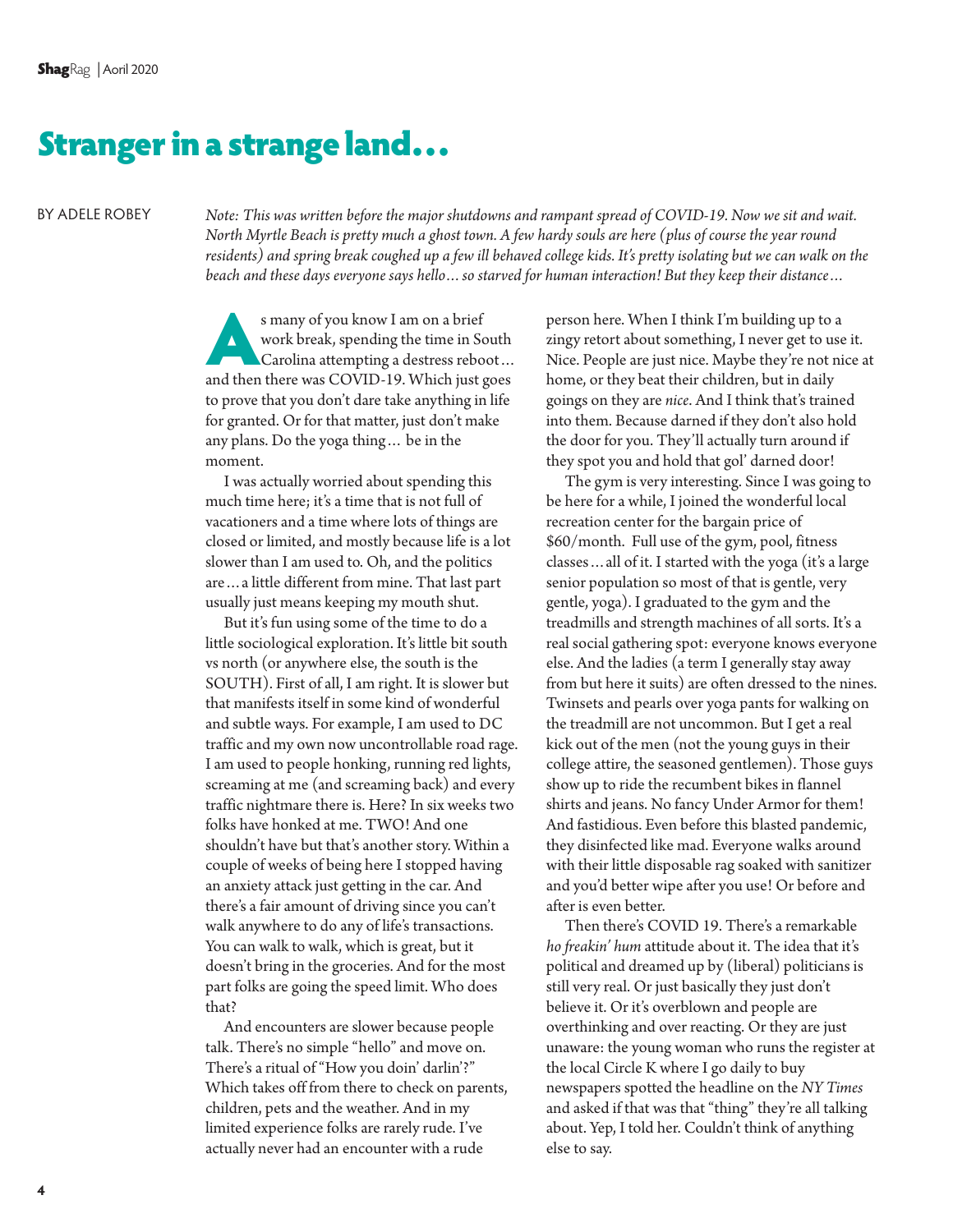And of course even with all the social distancing and telling the "elderly" to stay home, Angie Bushey and I went to Fat Harold's last night for the Monday night lesson and there was no shortage of folks, elderly or otherwise. And there was not 6 feet between the dancers. So that's that kind of "we'll take it seriously when it feels serious," attitude. (I'm actually pretty at home with that attitude.) But the highlight of the evening was at the end of the lesson all the women dashed off the dance floor for the bathroom to line up and wash their hands. Precautions taken! Done and done!

Which brings me to…Home Depot. I don't know where you do your Home Depot shopping, I am mostly northeast DC, Oxon Hill and Route 50 at Seven Corners. First of all, those stores are pretty much trash pits. It's like Home Depot threw up its hands and said "there's nothing we can do about these stores. Let nature take its course!" So maybe they'll self destruct one of these days. And then, try to find someone to help you. Mostly if you can wrangle one, he has no idea of what you are talking about, can't find it on the phone they use for inventory, or just disappears when he sees you coming. Ah, but Home Depot in North Myrtle Beach. First of all, it's clean. Second of all they come



to YOU when you come in to see how they can help. They even have a greeter à la Walmart. The shelves are stocked and contents of the shelves are *on the shelves* not spread all over the place. They are neatly stacked and you can even find the price. I go there just to go there and marvel.

And speaking of Home Depot, almost every shopping cart has a rather small dog riding in it usually swathed in quilts and faux fur. People here are SERIOUS about their little dogs (I call them yip yaps—I'm in the big dog camp). And no one tells them they can't bring them in (dare you to try). When they leave the shopping cart they are often put into strollers. I am not making this up.

But while I am a stranger in a strange land I am never been made to feel unwelcome. They may not understand me (or my views) but they don't hold it against me. And they are still gonna hold that door.

# Need to perk up from all this social distancing?

Everyone get excited because our 25th Capital Shag Classic is only 16 weeks away and we are going to have a jazzy good time. This year's theme is the Roaring 20's and yes, dressing the part is admired but not required. If you need some inspiration check out **https://www.fantasycostumes.com/blog/roaring-20s-costume-guide-what-to-wear-makeuphair/** 

Our superstar instructors this year will be National Champions, Sam and Lisa West. Together they have been teaching and promoting shag throughout the country and have even held workshops in France, Spain, England, the Netherlands and aboard cruise ships. Don't miss your chance to learn from these two legends.

We're also really excited to have two great DJs, Butch Metcalf and Craig Jennings who will be playing some great beach music Friday and Saturday.

A block of rooms has been reserved at the Westin Washington Dulles Airport and the special rate of \$89 will only apply until June 24, 2020. Buffet breakfast for two is included in guest room rate if you book through our room block. Contact

Sue Young if rooms are not available before booking outside the room block. Susan.young19@yahoo.com

Reserve your hotel room today! Call Reservations 866- 932-7062 or 703-793-3366. Ask for the Northern

Virginia Shag Club special rate of \$89/night plus tax. Get your tickets now!! Discounted \$89 ticket deadline

is June 30.

**See the flyer for more exciting details.** 





*My constant companion Harley thinks the slower Southern pace is just great.*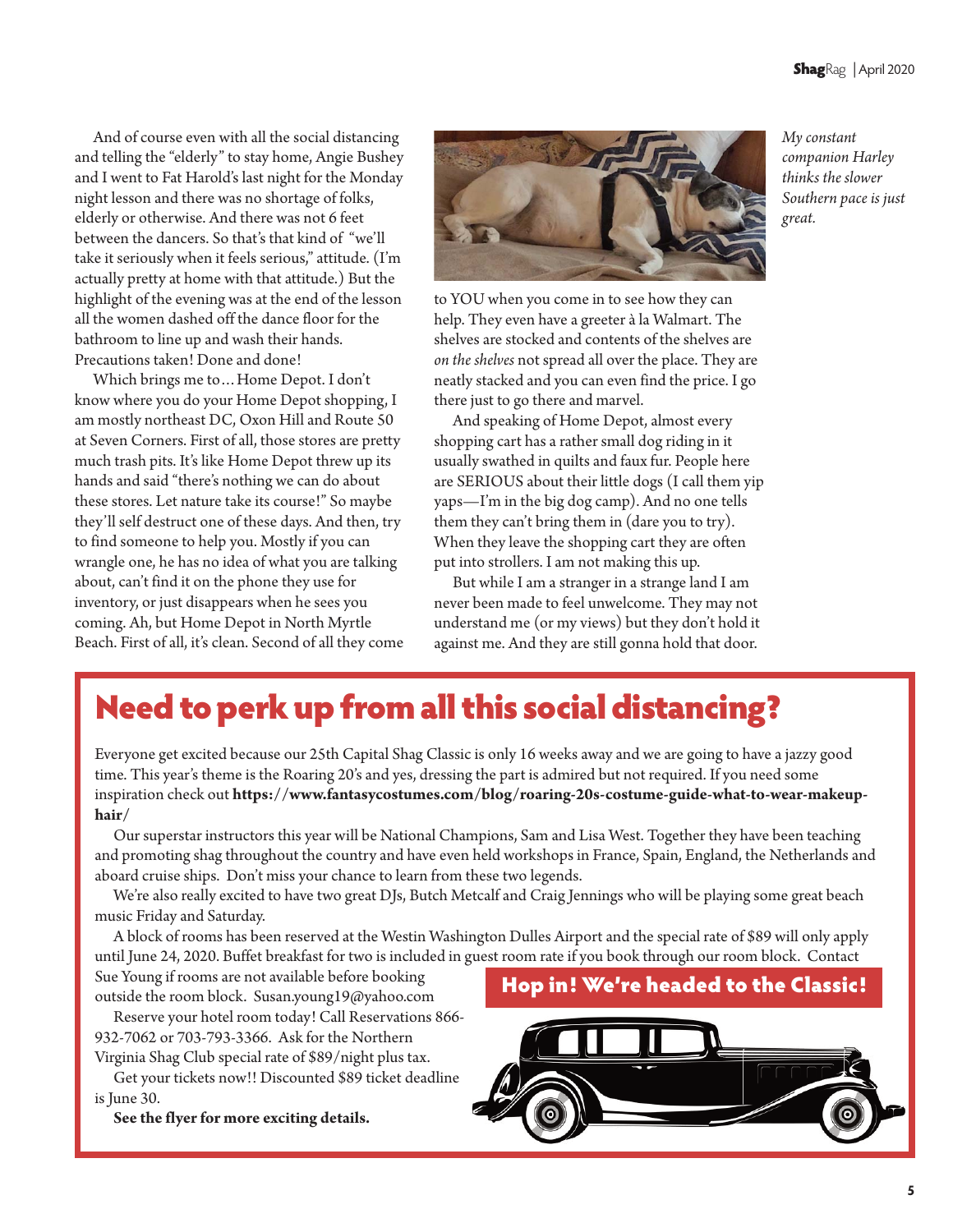# There's still a whole lot of shagging to come!

#### DANCE CALENDAR



#### April 2-5, 2020

#### Pittsburgh Steel City Boogie Club "Boogie in the Burgh 2020": CANCELLED

### April 16-26, 2020

#### SOS Spring Safari: CANCELLED

### May 29-31, 2020

#### Palmetto Shag Club "Southern Comfort 23 Park and Party"

**Hotel:** Double Tree by Hilton 2100 Bush River Rd., Columbia, SC **Tickets:** \$80 (\$90 after May 7) No refunds but name changes allowed. **Dance Instructors:** Sam and Lisa West, Brenda Taylor **DJs:** Buck Crumpton, Furman Dominick, Billy

Fanning, Bill Farmer, John Fletcher, John Smith, Ed Timberlake, Billy WEaldrep

**Website:** www.palmettoshagclub.com

### June 12-14, 2020

#### Virginia Shaggers Hall of Fame – RESCHEDULED from March 20-22, 2020

**Hotel:** Fredericksburg Hospitality House Hotel & Conference Center 2801 Plank Rd., Fredericksburg, VA 22401 **Tickets:** \$90 per person **Dance Instructor:** Margie McRae **DJs**: Larry Black and Jerry Canada **Pre-party:** June 11, Hotel's Shannon Bar & Grill, 7- 10 p.m. **Event Website:** https://reservations.travelclick.com/15003? groupID-2805672

### June 25-28, 2020

#### First Coast Shag Club "Shag Fest"

**Hotel:** Lexington Hotel & Conference Center 1515 Prudential Dr., Jacksonville, FL 32207 **Tickets:** \$90 (\$110 after May 1, 2020) No refunds but are transferable

**Dance Instructors:** Sam and Lisa West **DJs:** Buck Crumpton and John Smith **Website:** www.firstcoastshagclub.org

#### July 10-12, 2020

#### ACSC Summer Workshop Shaggin' and Shinin'

**Hotel:** Ramsey Hotel and Convention Center 3230 Parkway, Pigeon Forge, TN **Phone:** 865-428-2700

**Special Room Rate:** \$145.99 per night **Tickets:** \$80 per person until July 1; thereafter\$90 (Non-refundable but transferable and you are responsible)

**Dance Instructors:** Jackie McGee and Charlie Womble

**DJs:** Larry Calhoun, Chuck Kryder, John D. Smith, Ed Temberlake

**Website:** www.smokymountainshaggers.com

### July 24-25, 2020

#### NVSC Capital Shag Classic "The Roaring 2020s"

**Hotel:** Dulles Westin Hotel 2520 Wasser Terrace, Herndon, VA 20171 **Special Room Rate:** \$89 until June 24 or room block is sold out

**Tickets:** \$89 until June 30; thereafter \$99 (Nonrefundable but transferrable. Tickets must be purchased in advance)

**Dance Instructors:** Sam and Lisa West **DJs:** Craig Jennings and Butch Metcalf **Website:** www.nvshag.org

### August 6-9, 2020

#### Golden Isles Shag Club "30th Annual San Gnat Shag-a-Ganza Throw Back 30"

**Hotel:** Villas by the Sea, North Beachview Dr., Jekyll Island, GA

**Tickets:** \$85 (\$95 after June 1, 2020)

**Dance Instructors:** Autumn Jones & Alan Stokes **DJs:** Jim Agee, Wayne Bennett, Jimmy Lucree, Michael

**Website:** www.goldenislesshagclub.com

## September 17-26, 2020

#### SOS Fall Migration North Myrtle Beach, SC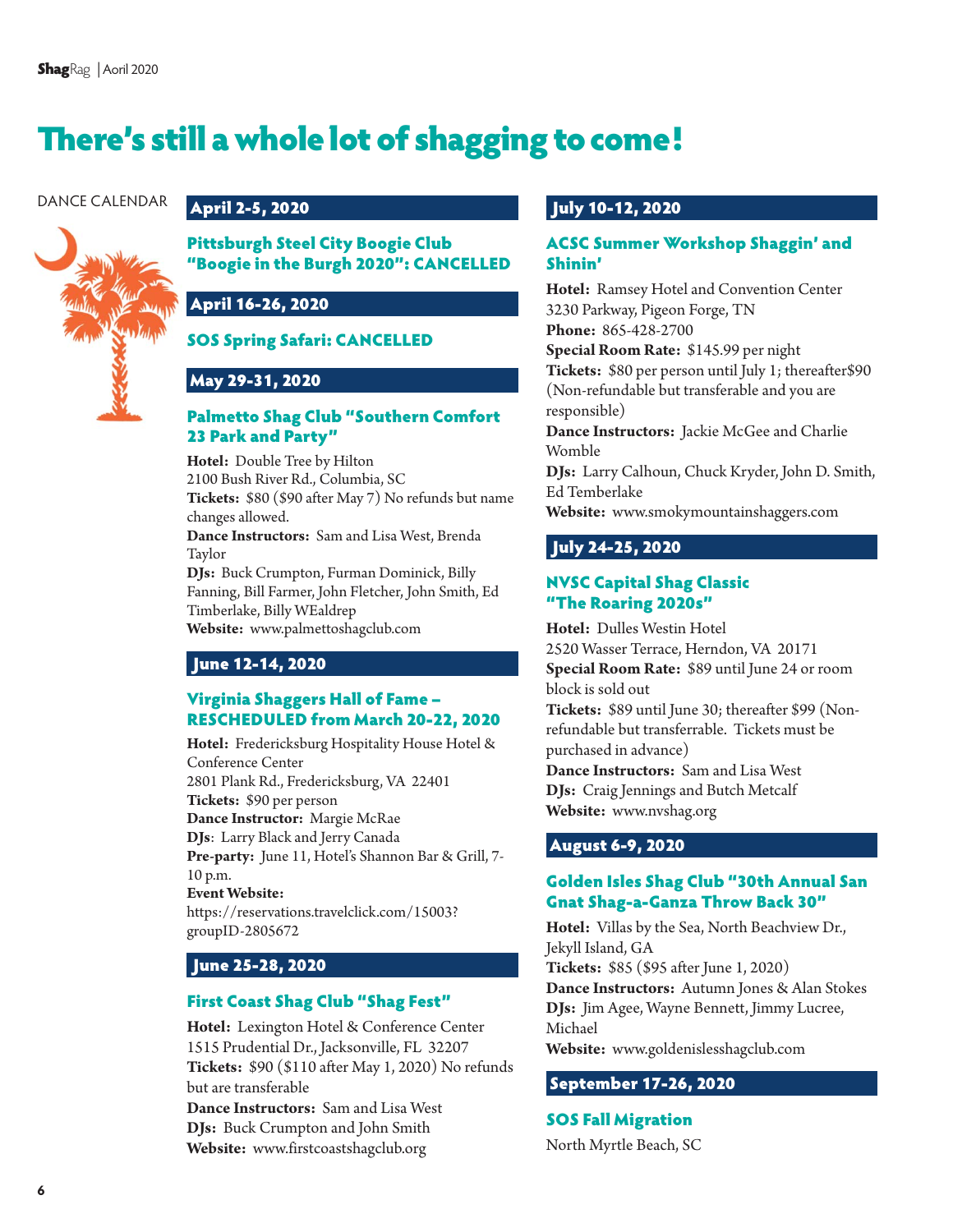# CALLING ALL GUYS AND DOLLS!

### July 24 & 25, 2020

**Two Shag Workshops by National Champions** 

**SAM AND Lisa WEST** 

**Guest DJs**  Butch Metcalf Craig Jennings

# IT'LL BE THE **BEES KNEES**

**Friday, July 24, 2020** 

Registration opens 3:00 pm,

Wear your 1920s inspired attire or accessories.

Prize awarded for best themed attire.

Early Bird Workshop: Sherri Wildoner 4:00-4:45pm, Charleston Line Dance **Ballroom** Speakeasy/Food (password: PARTY) 5:00–7:00 pm,

Music and Dancing: DJ Craig Jennings 8:00 pm-12:00 am

Free Pours Friday & Saturday • Early bird workshop Friday • Saturday workshops • Friday free pour and food • Saturday seated dinner • Buffet breakfast (hotel guests only) • Shag bingo • Prizes • 50/50 Drawing • Wine basket raffle • Large dance floor • Exhibition dances



# THE ROARING 2020s

Ballroom Entrance

Skyline Suite 821

Ballroom

**Saturday, July 25, 2020**  Registration opens 10:00am

First Shag Workshop 11:00am-12:00pm

Second Shag Workshop 12:30-1:30pm

Open dancing: DJ Craig Jennings 1:30–3:30pm

Hospitality Suite/Snacks 4:00-5:00pm,

Ballroom Closed 4:00 pm Seated Dinner: DJ Craig Jennings 6:00 pm, Ballroom Registration Opens 7:30 pm Music and Dancing: DJ Butch Metcalf 8:00 pm-12:00am

# Ballroom Entrance Ballroom Ballroom Ballroom Skyline Suite 821 **Ballroom**

|                                                   |                                                                                                                                                                                                    | Name (2) and the contract of the contract of the contract of the contract of the contract of the contract of the contract of the contract of the contract of the contract of the contract of the contract of the contract of t |  |
|---------------------------------------------------|----------------------------------------------------------------------------------------------------------------------------------------------------------------------------------------------------|--------------------------------------------------------------------------------------------------------------------------------------------------------------------------------------------------------------------------------|--|
|                                                   | Phone: _________________                                                                                                                                                                           |                                                                                                                                                                                                                                |  |
|                                                   |                                                                                                                                                                                                    |                                                                                                                                                                                                                                |  |
|                                                   | E-Mail <b>E-Mail</b>                                                                                                                                                                               |                                                                                                                                                                                                                                |  |
|                                                   |                                                                                                                                                                                                    |                                                                                                                                                                                                                                |  |
| : Event Chair: Sue Young: susan.young19@yahoo.com | Make check payable and return to Northern Virginia Shag Club, PO Box 2298, Merrifield, Virginia 22116<br>Registration contact: Bonnie Arms - bjrwa@verizon.net Visit our website at www.nvshag.org |                                                                                                                                                                                                                                |  |

### **DETAIL**S

#### **Location:**

Park and Party at the Westin Washington Dulles Airport

2520 Wasser Terrace Herndon, Virginia 20171

http://www.westindulles.com

#### **Room Reservations**

866-932-7062 or 703-793-3366

Ask for the Northern Virginia Shag Club special rate of \$89/night plus tax until June 24, or until event room block is full. Contact Sue Young if rooms are not available.

Buffet Breakfast for two is included in guest room rate.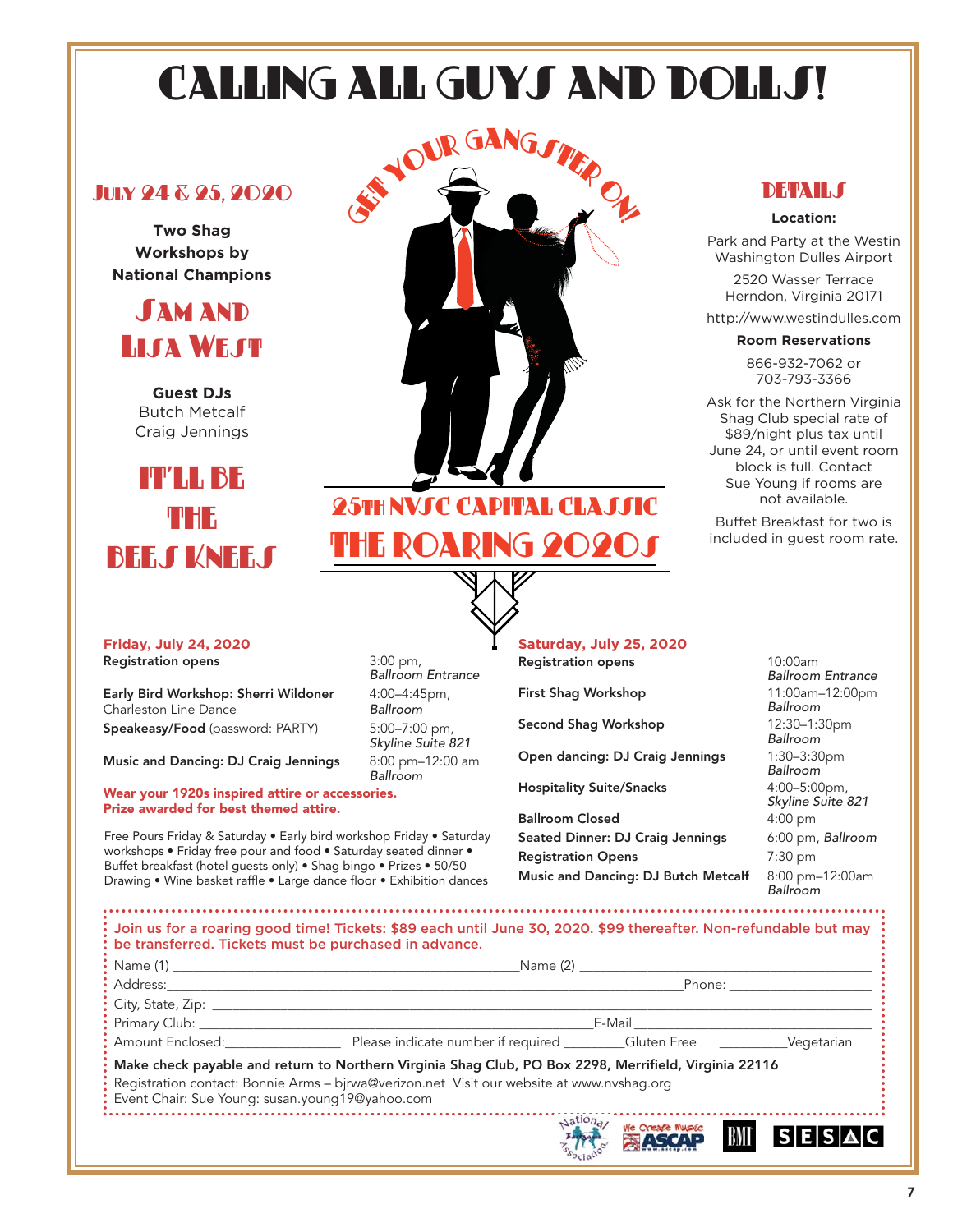# Tips and techniques for great dancing from CSA

**COURTESY COMPETITIVE** SHAGGERS ASSOCIATION

orona Virus has isolated most of our CSA Dancers, but that could give us a chance to focus on some interesting aspects of Shag Dance.

During this national battle with the scourge of COVID-19, I thought it may be of some interest to our CSA Members to view some aspects of judging and basic dance etiquette from the view of some other genres that have similar components to Shag. Not trying to push Shag towards these different dances, quite the contrary, as Shag certainly can lend itself to rival any of the other genres in the aspects of performance, style and entertainment. Just thought you may find some of the following views of dance judging, basics, and etiquette interesting while we await the end of this trying episode of our history. (Some of explanations have been modestly edited from its original copy to help it relate a bit more to Shag.)

#### Some thoughts from Ballroom Professionals on Judging Dance

 What factors does a judge weigh in assessing a couple's performance? Judging, whether in figure skating, dancing, or in any other sport, must have a basis on which to judge competitors within a limited amount of time. Figure skating to some degree would seem to be a lot easier as you are only looking a one competitor or one competing couple at a time. Dancing however is a different story. In Swing dance competitions there can be numerous couples on the dance floor at one time. So, what are the judges looking for?

*Excerpts by Dan Radler, World Class Adjudicator (Judge) An experienced judge can assess the following factors collectively:* 

**Posture**—one of the most important aspects. Good posture makes you look elegant and exude confidence. It improves balance and control.

**Timing** — if a couple is not dancing on time with the music, no amount of proficiency in any other aspect can overcome this. The music is boss.

**Line—** the length and stretch of the body from head to toe.

**Hold** —the correct and unaffected positioning of the body parts in closed dancing position.

**Poise** —in smooth dancing, the stretch of the woman's body upwards and outwards and leftwards into the man's right arm to achieve balance and connection with his frame, as well as to project outwards to the audience.

**Togetherness**—the melding of two peoples' body weights into one, so that leading and following appear effortless and the dancers are totally in synchronization with each other.

**Musicality and Expression**—the basic characterization of the dance to the particular music being played and the choreographic adherence to the musical phrasing and accents.

**Presentation**—does the couple sell their dancing to the audience? Do they dance outwardly, with enthusiasm, exuding their joy of dancing and confidence in their performance? Or do they show strain or introversion?

**Power**—energy is exciting to watch, but it must be controlled, not wild.

**Foot and Leg Action**—the stroking of the feet across the floor in fox-trot to achieve smoothness and softness; the deliberate lifting and placing of the feet in tango to achieve a staccato action; the correct bending and straightening of the knees in rumba to create hip motion; the extension of the ankles and the point of the toes of the nonsupporting foot to enhance the line of a figure; the sequential use of the four joints (hip, knee, ankle and toes) to achieve fullness of action and optimal power; the bending and straightening of knees and ankles in waltz to create rise and fall; the use of inside and outside edges of feet to create style and line.

**Shape**—the combination of turn and sway to create a look or position.

**Lead and Follow**—does the man lead with his whole body instead of just his arms? Does the lady follow effortlessly or does the man have to assist her?

**Floorcraft**—how a couple "look" together, whether they "fit" emotionally, their neatness of appearance, costuming, the flow of their choreography and basically whether they look like "dancers."

Judges are individuals and each person has a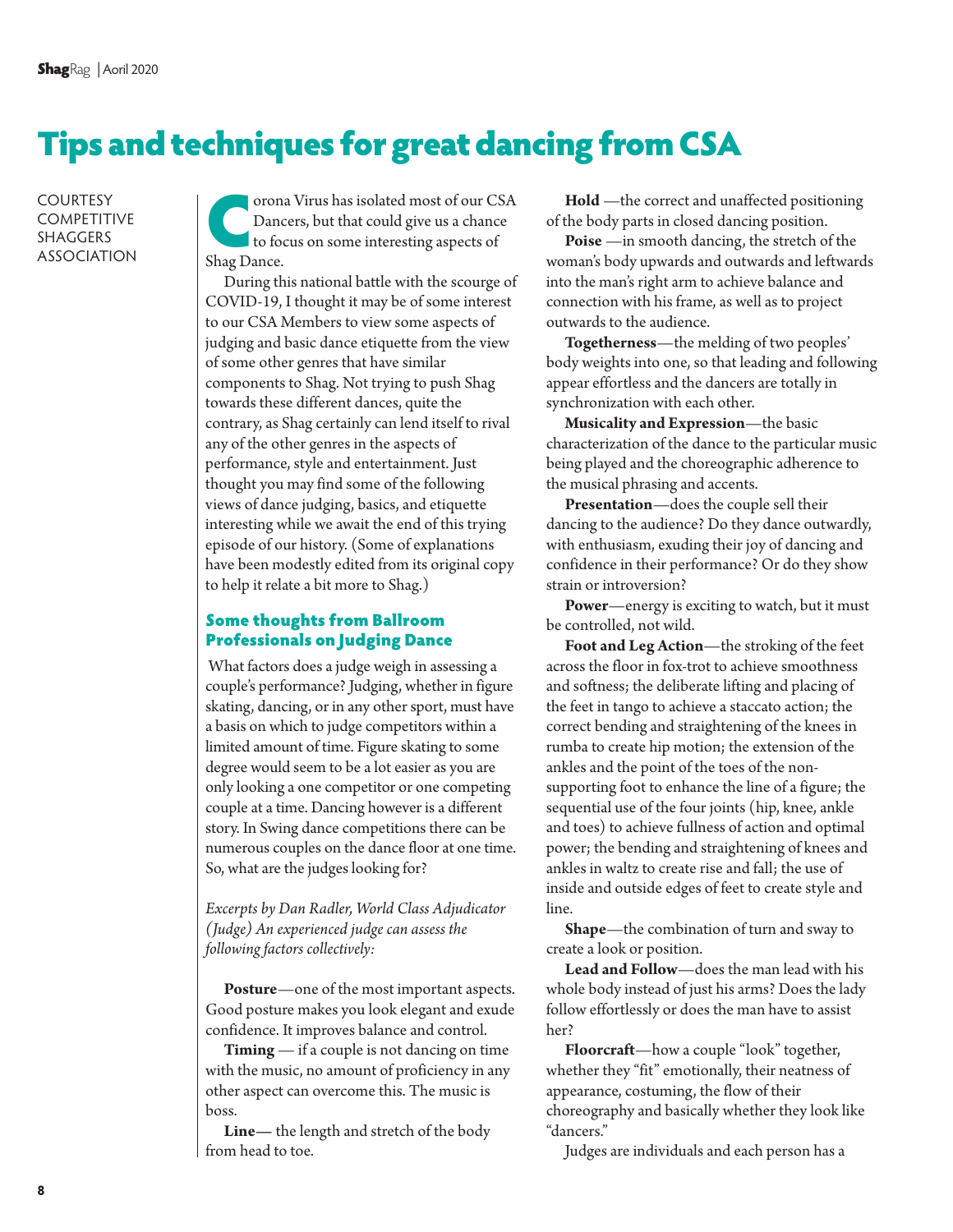different view in what they want to see and how they weigh these factors. One judge may be especially interested in technique while another may be interested in poise or musicality and expression. No qualified judge will mark a competitor for any reason other than his or her honest evalution.

#### Social Dance Basics & Etiquette

**Don't Criticize** Do not teach or criticize your social dance partners while you're out on the social dance floor. Remember, you are out there for fun and your partner is too. It is embarrassing for the person being told how to dance. It accomplishes nothing for anyone to go home at the end of an evening of dancing and feel bad about themselves and their dance technique.

Don't criticize anyone about their dancing technique, even if they ask, on the social floor. Its inappropriate! Lighten up and have some fun! Let their teachers instruct them.

#### Practice makes perfect

Well, don't know about perfect but it sure helps the memory out. Even going through what you learned in class for 5 minutes ago, when you get home makes a big difference in remembering for the following week's lesson or social. Several times I have heard "well we can't seem to find the time together to practice during the week with our busy schedules." My response is "practice yourself." It's amazing how going over pivot turns by yourself or thinking about where you prep to lead a turn really improves your own dancing.

**Should you warm up before you dance?** Yes of course you should stretch before any kind of dance class or social. Muscles can be cold and tight and injured easily if your not careful. Five minutes to stretch your body a little should do the trick for social dancing.It is very easy to hurt shoulder joints for both the ladies and the gentlemen when leading turns and following them. Even knees and hip joints due to rotating incorrectly or the wrong kind of shoes that stick to the floor.

Be careful with your body, it only takes leaving a few minutes earlier to give yourself enough time to stretch and warm up.

**Ideas for stretching include:** rolling your head around to loosen up neck joints, rolling shoulders in a backward and forward rotation as well as pushing them down and back for a feeling of proper dance

posture, moving arms up above your head and behind you, circling ankles in and outwards so you don't twist them, moving legs from the hip joint forward and back to loosen those joints up as well.

#### Footwork

Footwork is one of the cornerstones of good dancing—but it doesn't mean only learning the steps, it's also where your feet go and in what manner. One of the coolest things appearance-wise to learn, is to dance with one's feet together instead of apart. Your feet should actually lightly brush against one another as they move. This means you have to develop a good sense of balance, because let's face it—it's always easier to balance standing and moving with your feet apart.

#### Kicksteps

**Kicksteps**—whatever dance you're doing, try not to kick with your toes up. This is good if you're doing Country Western dancing, but for most other dances try to point your toes down and to the outside. It looks better.

#### Correct beat

**Gentlemen:** When starting a dance take your time finding the correct beat of music to begin on. Sometimes it helps to tap it out with your foot on the floor and start on the "1" count. It is usually the easiest beat to find in the music.

**Ladies:** Try to have patience and wait for the gentlemen to get the dance started, remember he is leading.

#### **Grounding**

The term "grounding" is used in dancing, but many dancers still have a hard time understanding this word. Basically if you can picture yourself walking across an ice rink, most people will try to walk across the ice so that they don't slip and fall. When dancing, you want to place your feet on the dance floor like you don't want to let them slip. Accomplishing this requires pressing your center into the ground over top your feet. Your feet must be placed in whichever position that is correct and no movement or adjustments after the placement. This grounding technique will make your footwork cleaner and your balance more solid.

#### Turning Tip

Try using the "cup and pin" technique for the

*Be careful with your body, it only takes leaving a few minutes earlier to give yourself enough time to stretch and warm up.*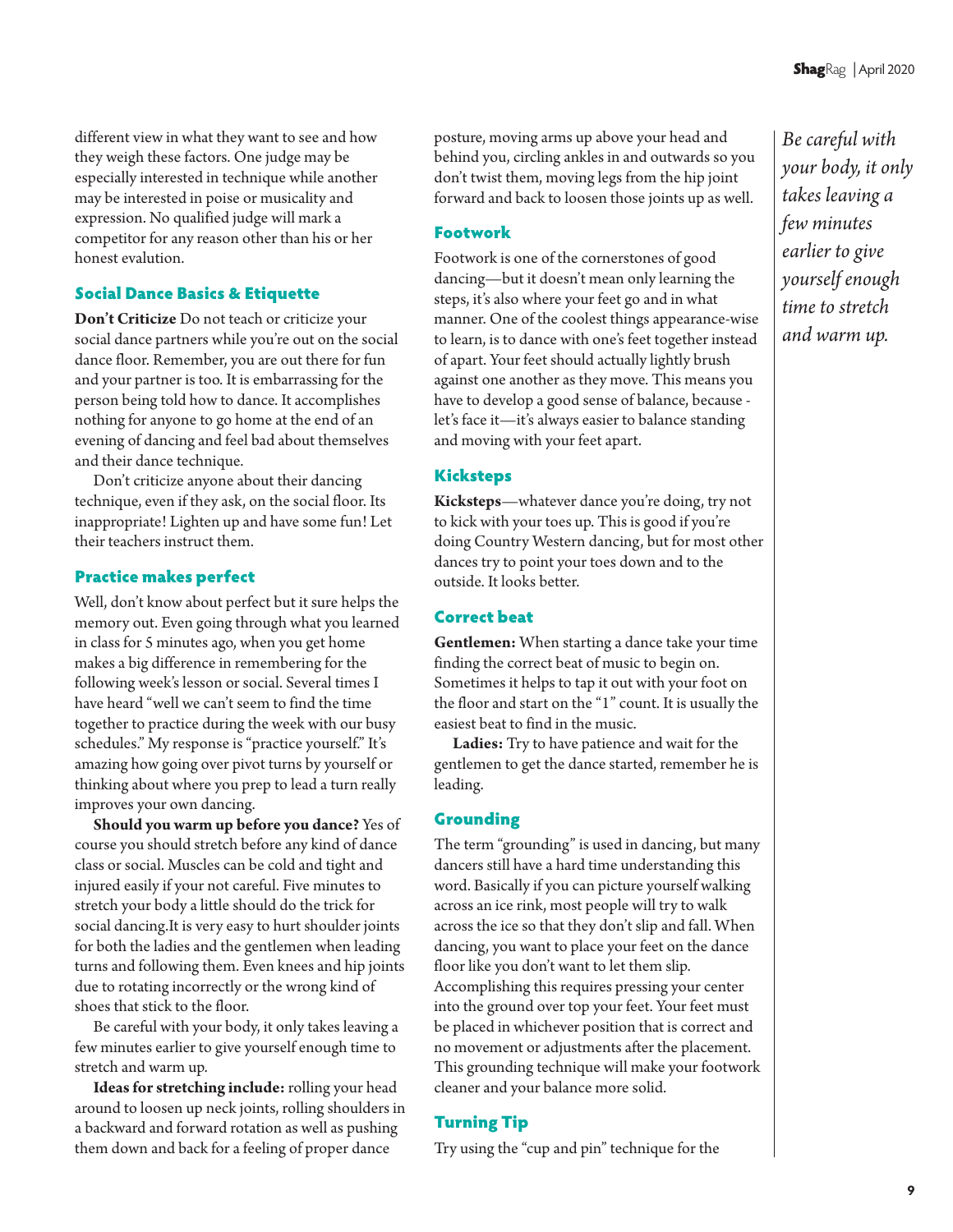*Good technique makes a dancer look smoother and helps the general flow of the dance executed.* 

connection of hands while spinning or turning. This is done by the leader making a pin with his third and fourth fingers (preferably) and connecting the pads of those fingers to the followers hand which is cupped slightly with the thumb tucked to her forefinger (out of the way of getting caught during the turns). It is important that the follower keep her palm and wrist facing away from her and to connect to the leaders hand gently. The leader can then easily rotate her because her fingers and palm (cup) will rotate with his fingers (pin) as she turns. In order for this to work, the follower has to have a soft tone in her arm, especially the shoulder and not push her hand above her head where she can't see it.

If this happens, it is impossible for the leader to tell you how many spins he wants and makes it difficult to bring the followers hand down to stop the rotation. All of this is important for good lead and follow technique.

#### Proper dance technique

Lots of dancers say when taking lessons, both group and private, that they just want to be good social dancers and not competitors, so why do they have to learn proper dance technique. I reply with this explanation, "without using good dance technique you don't become a great social dancer." If you're not using the correct foot positions, or the proper posture it causes balance problems and lead and follow problems as well.

Usually when a move doesn't work, it is because of an incorrect body position or some other dance technique problem. I think that some people confuse technique with showmanship, that the competitors are trying to achieve. Learning proper technique makes you more enjoyable to dance with, whether you are a leader or a follower in couples' dance.

Good technique makes a dancer look smoother and helps the general flow of the dance executed.

**Ladies:** Be careful not to coaster on your anchors, anchor in place and wait for the forward lead on the next pattern.

**Gentlemen:** Allow the ladies to finish their anchor before leading them into your next pattern.

#### Beginner Dancer's Tip

Try never to refuse a dance with someone who is asking you. It doesn't feel very good to be rejected. This tip is for the ladies and the gentlemen, and a reminder to the Intermediate/Advanced dancers as well. This is how we learn to be better dancers; by dancing with lots of different partners and dancers of all levels.

**Ladies:** Patience while learning new moves, the gentlemen have lots more to think about than the ladies, focus in on your following skills and most importantly the connection you are giving to your partner, rather then back leading the pattern for yourself.

**Gentlemen:** When taking a new partner on the floor to dance, try warming her up by some nice easy basics first. Then gradually move up the level of patterns after determining whether your dance partner is ready to follow the more advanced moves. Remember your job is to make her look good and in return, you will look good as well.

#### Beginners

Make sure you have strong basics in any dance you are learning, before moving up a level or learning new patterns. It will make the next level a lot more frustrating if you don't know your basics well enough. We all started at the beginning and repeated the first level a few times before moving up.

Sometimes as intermediate or advanced dancers, its a good idea to refresh our memories by taking a basic class again, as a reminder of a few things we have forgotten about.

#### Posture

If you want to be cool dancing the Shag, posture and attitude are important and go hand-in-hand (no pun intended). Whereas one's back is arched slightly backward in closed-position ballroom dances, savvy Shag dancers are actually bent forward a little bit.

This —along with slightly flexed knees—allows for quicker movements which is important since Shag features several reversal of directions moves.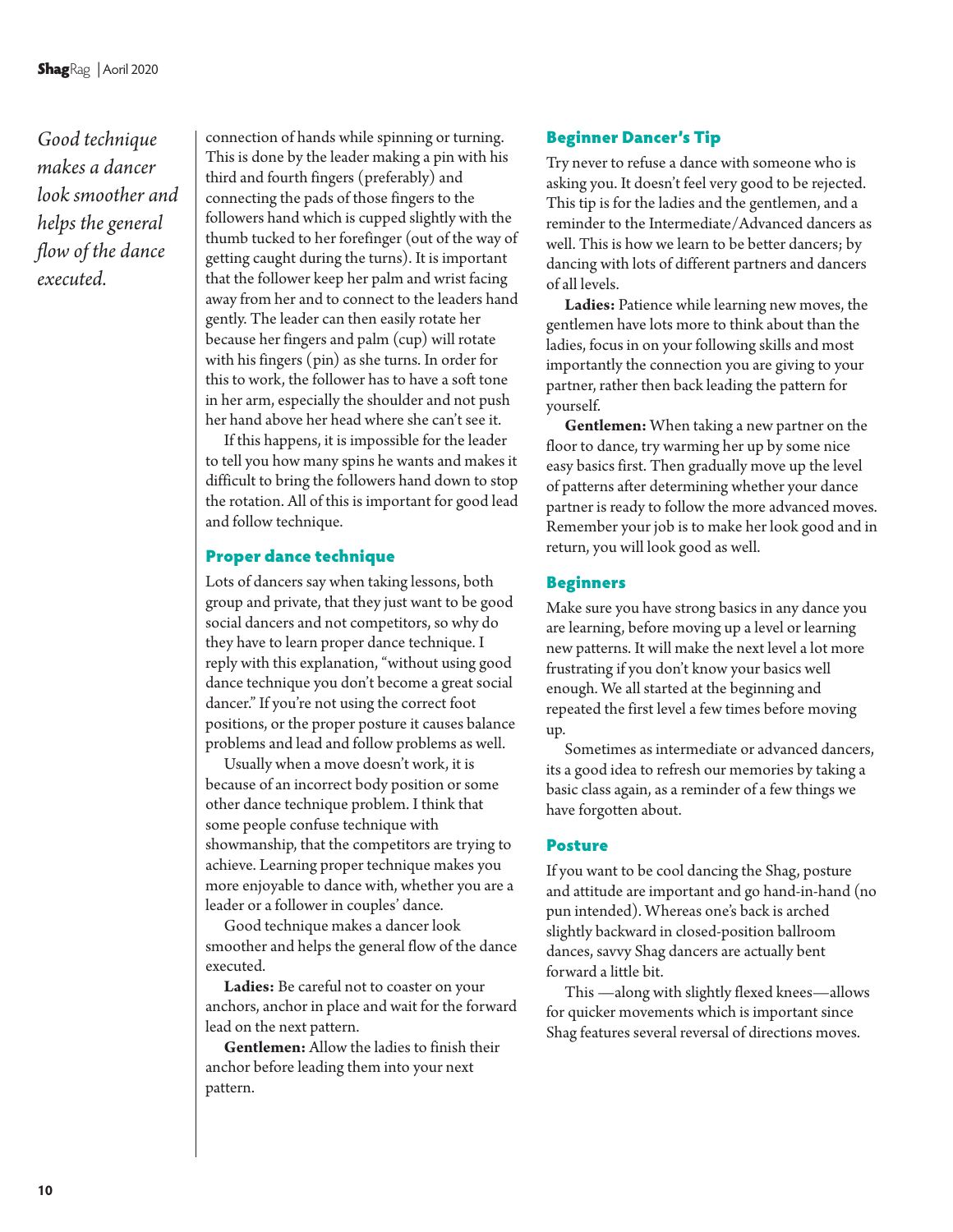# From the NVSC Scrapbook

# NVSCers at Meet Me at the Beach





*Jason and Jeanne Potter, Linda Trader and Joe Miante Sherri Wildoner and Chuck Duymich teaching. Ray Jones at far right.* 

# And the cruise hits Mardi Gras



*Happy cruisers Jeanne Botto, Jeanne and Jason Potter and Bonnie Arms..*

*Jeanne Botto (SOS @ Sea 8) at Mardi Gras, New Orleans*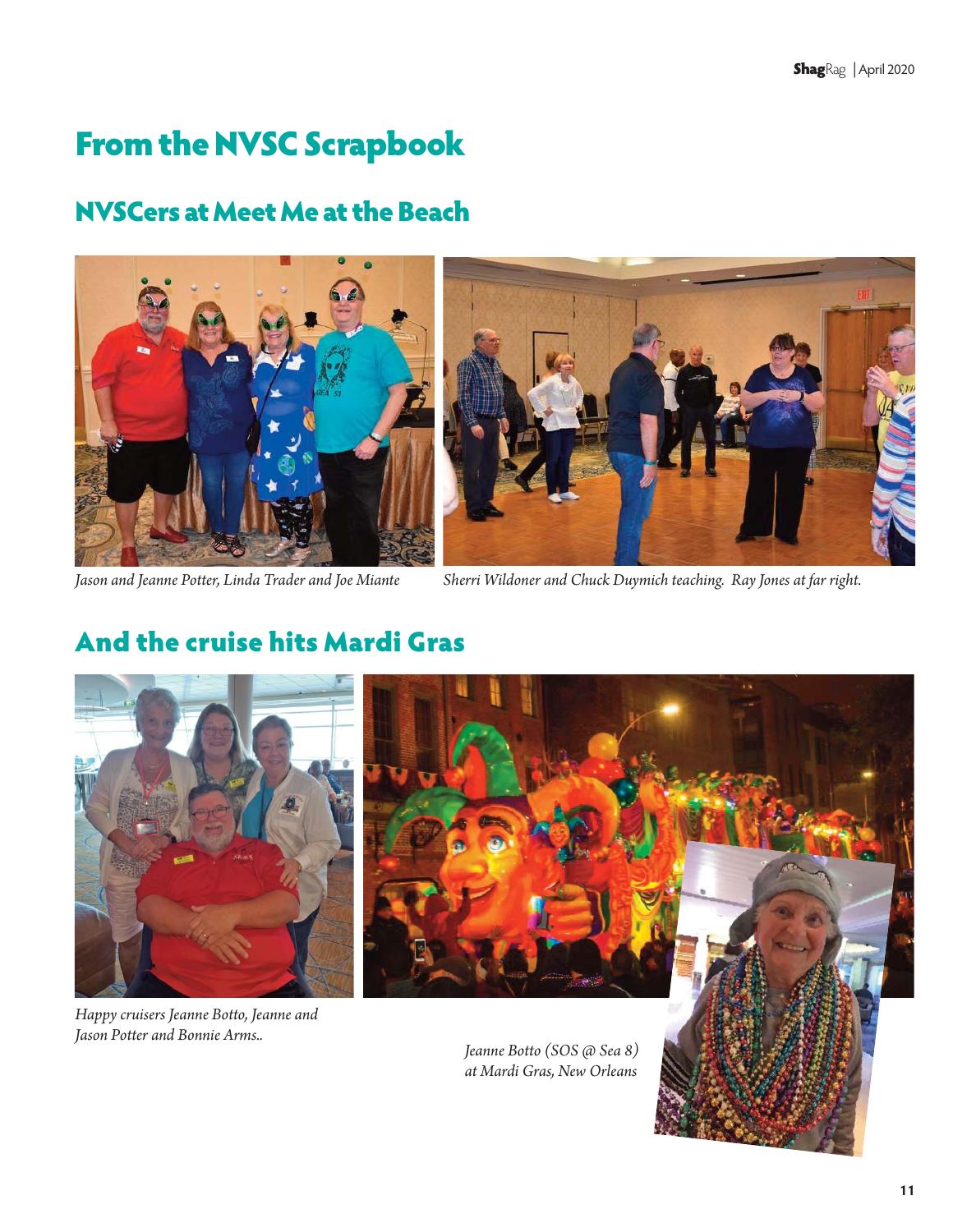

#### New members

Ron and Kathy Carroll

# Need to Know?

#### Where do I Get a Copy of the Shag Rag?

Go to *www.nvshag.org*, click on *Shag Rag* tab, click on the desired month. It's in PDF format. Also, copies will be available at the Fairfax Elks on Wednesdays.

#### Hello Shagger Emails

Are you getting the *Hello Shagger* e-mails? If not, visit our website at *www.nvshag.org*. On the right side, click on the blue box that says "Hello Shagger e-mail list" and give us your e-mail address!

#### Hello Shagger Input

Anyone with information to be included in the Hello Shagger email (including DJ schedules and menus), please send to *helloshagger@nvshag.org*.

#### Keep Your Membership Information Current

Have you moved, changed phone numbers or email address? Let Bonnie Arms know at *bjrwa@verizon.net*.

#### Shag Rag

The deadline for *Shag Rag* input is the 25th of every month. Please send content (including opinions, humor and recipes) to Adele Robey at *arobey@fusemail.com*



**JOHN ROMITO**

6020 Westcott Hills Way • Kingstowne, VA 222315



**High Quality Framing at Great Prices!**  Photographs, Prints and Posters Artwork including Oils, Water Colors & Pastels Shadow Boxes, Mirrors & Cross Stitch



**Service and Quality Guaranteed!**  Call John at 703-971-1618 for an appointment or email him at jrdancer0501@yahoo.com



Dennis Gehley The Time Machine

Hits from Yesterday and Today Beach, Shag, Rhythm & Blues, Oldies, Top 40

703-451-6764 E-mail: dmgehley@me.com



PHOENIX GRAPHICS INC.

Design and production for print

Adele Robey | 202.544.0703 | arobey@fusemail.com (202) 895-1530 Telephone (202) 686-6405 Facsimile



**Real Estate,Will, Trusts, Estate Planning, Administration of Decedents' Estates, Corporate Law, Contract and Business Civil Litigation**

> Chevy Chase Pavilion, Suite 440 5335 Wisconsin Avenue, NW Washington, DC 20015-2079 *at Friendship Heights Metro*

E-Mail: Vroyal@Royal-Law.Com

Admitted in VA, MD and DC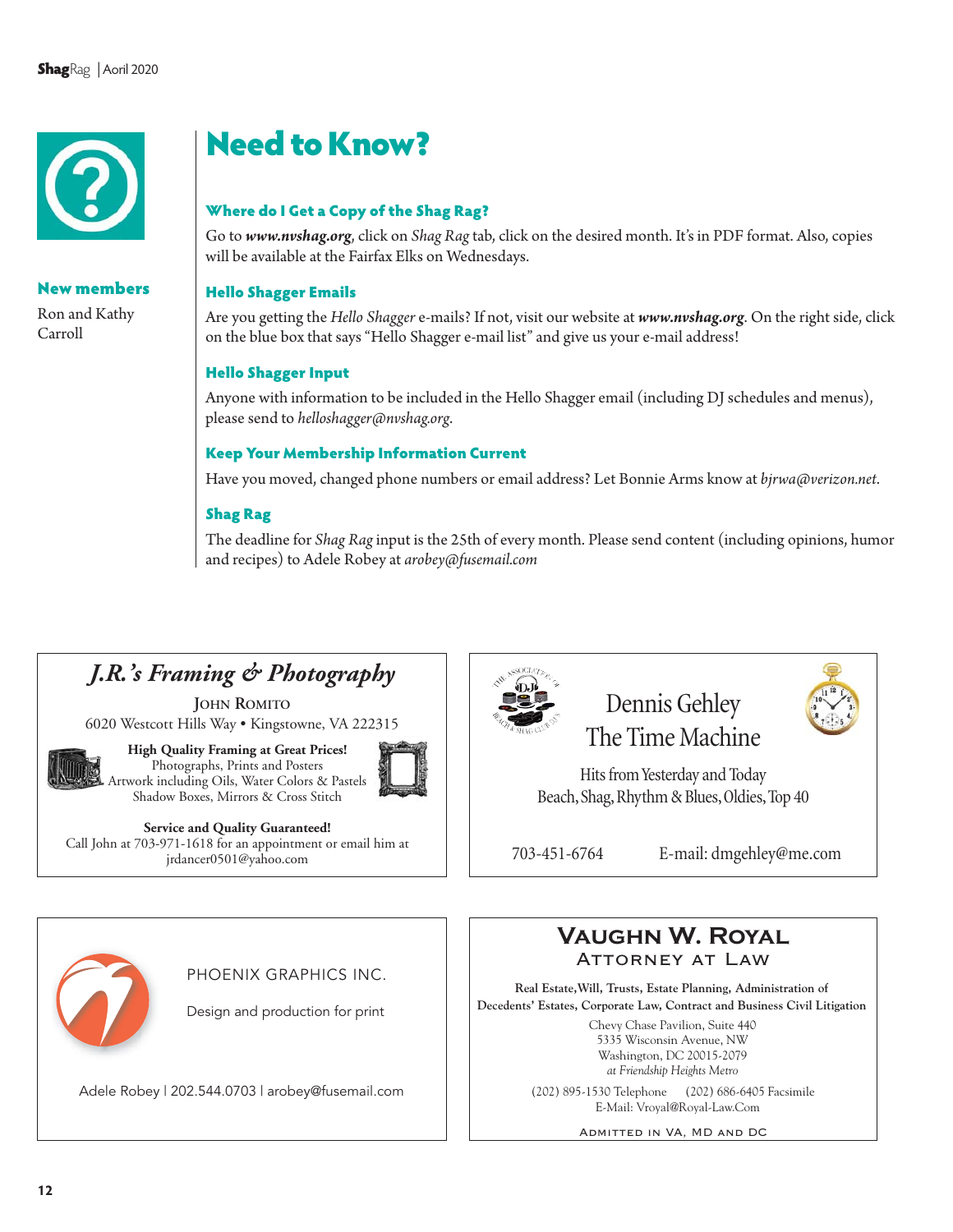# Social distancing and staying home? Get cooking!

# Cantaloupe Soup

1 (3 lb.) Ripe Cantaloupe ½ Cup Dry Sherry ¼ Cup Sugar 1 Tbsp. Lime Juice

Cut melon in half Scoop out seeds Scoop out cantaloupe meat

In blender, combine the cantaloupe and the rest of the ingredients. Blend until smooth—several times if necessary

Refrigerate covered until very cold

Makes 4 Cups/5 servings

# Quilter's Pickles

1 Jar Dill Pickles ¾ Cup Sugar ¾ Cup Water ¼ Cup Vinegar

Heat to dissolve sugar, water, vinegar Pour over jar of drained dill pickles When cooled, let sit a few days before enjoying them.

### Chocolate Syrup

1 Cup Sugar 1 Heaping Tbsp. Corn Starch 2 Squares Chocolate 1 Cup Boiling Water 1 Tsp. Vanilla

Mix well the sugar and corn starch. Cut up the chocolate squares, add to the boiling water stirring slowly until it thickens Cool Stir in the vanilla.

Enjoy

*This is my favorite Chocolate Syrup recipe. I got it out of a Farm Bureau Cookbook many many years ago.* 

# Cranberry Salad

2 Boxes Raspberry Jello 2 Cups Boiling Water #2 Can Cranberry Sauce 1 Can Crushed Pineapple & juice

Mix all together Let Sit

Enjoy